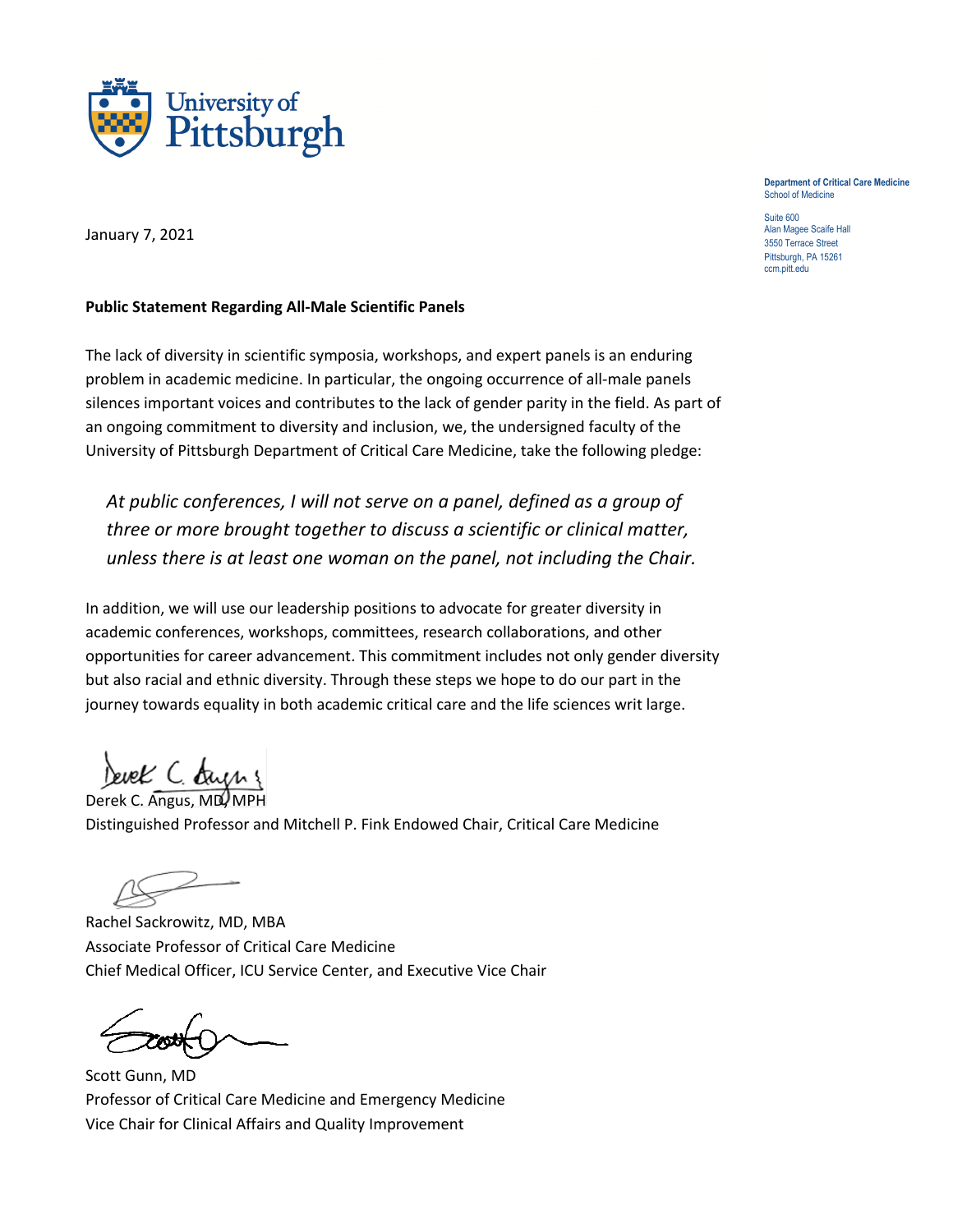Jeremy M. Kahn, MD, MS Professor of Critical Care Medicine and Health Policy & Management Vice Chair for Academic Affairs

John A. Kellum, MD, MCCM Endowed Chair in Critical Care Research Vice Chair for Research

Lori Shutter, MD, FNCS, FCCM Professor of Critical Care Medicine, Neurology and Neurosurgery Vice Chair for Education

Douglas B. White, MD, MAS Professor of Critical Care Medicine, Medicine, and Clinical and Translational Science Vice Chair for Faculty Development

Justin Yeh, MD Associate Professor of Critical Care Medicine and Pediatrics Division Chief of Pediatric Cardiac Critical Care Medicine

Sachin Yende, MD, MS Professor of Critical Care Medicine and Clinical and Translational Science Vice Chair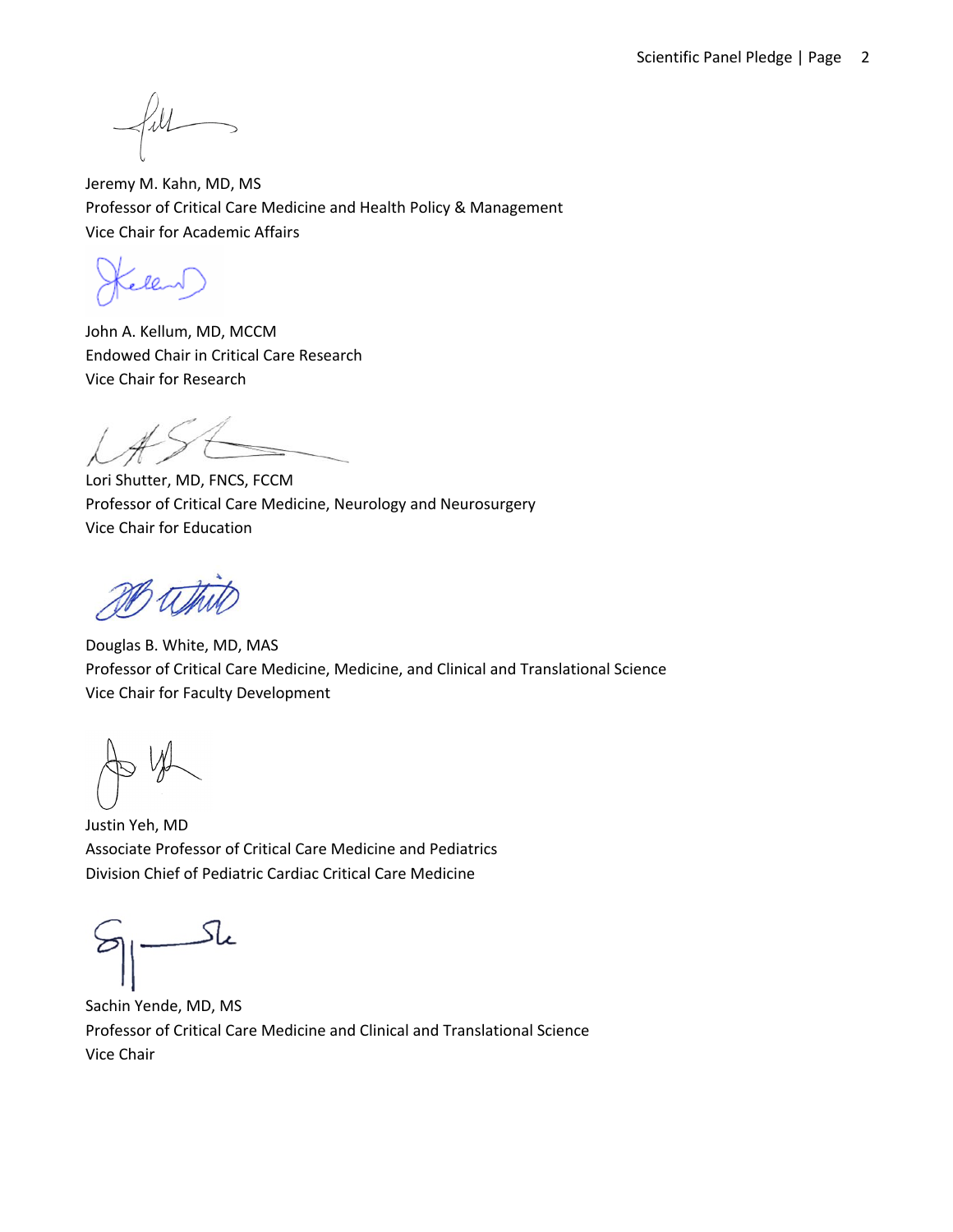Ali Al-Khafaji, MD, MPH, FCCM Professor of Critical Care Medicine and Surgery

an

Zachary Alderwereld, MD Assistant Professor of Critical Care Medicine and Pediatrics

Marie R. Baldisseri

Marie Baldisseri, MD, MPH Professor of Critical Care Medicine

'Щ

Robert Bart, MD Associate Professor of Critical Care Medicine

Emily Brant, MD Clinical Instructor, UPMC Presbyterian Transplant ICU NIH T32 Postdoctoral Scholar

Brad Butcher, MD Assistant Professor of Critical Care Medicine

Sherry H-Y. Chou, MD, MSc, FNCS, FCCM Associate Professor of Critical Care Medicine, Neurology, and Neurosurgery

Mfra P.M Jesey

Joseph M. Darby, MD Professor of Critical Care Medicine and Surgery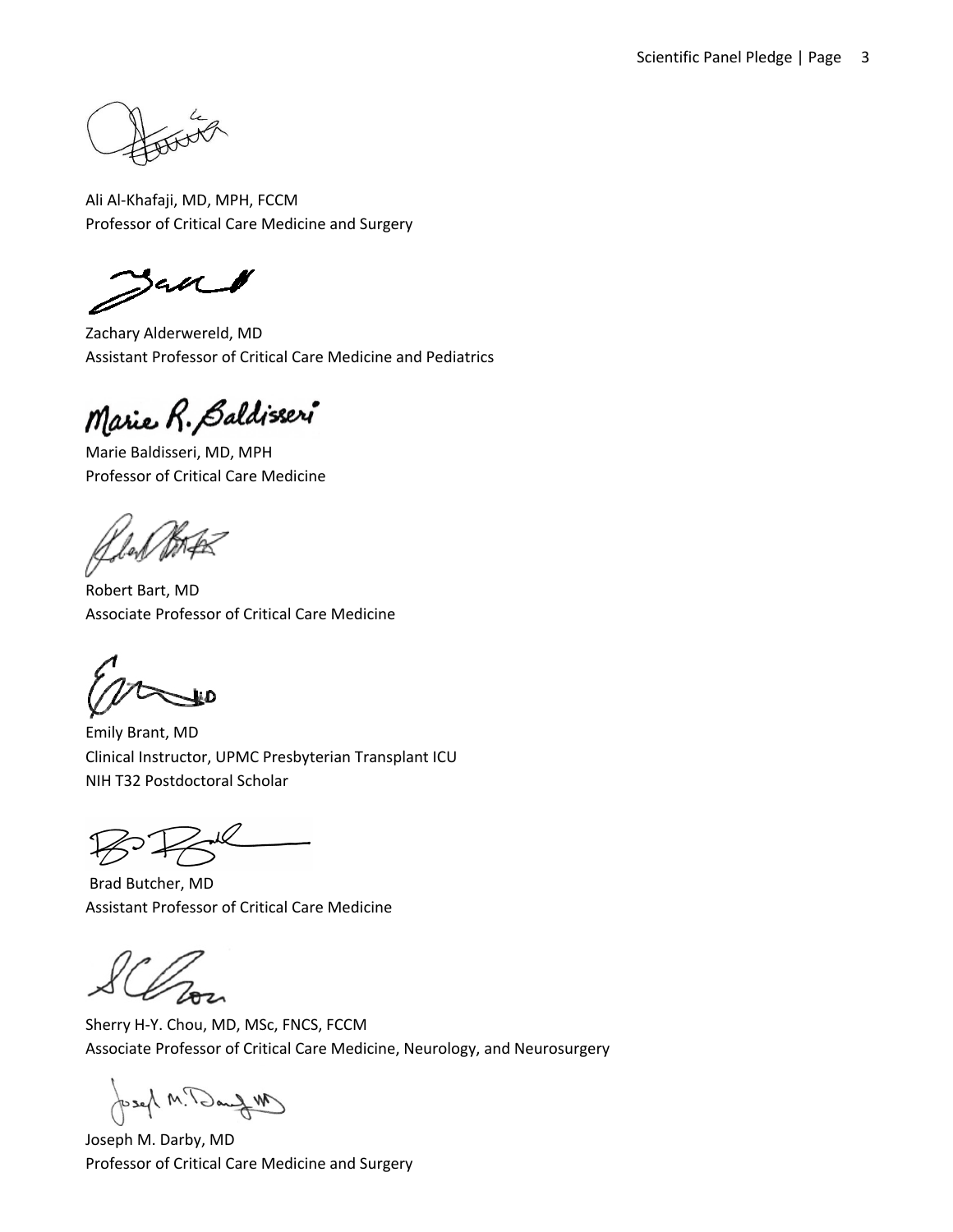Charlet X. Dennes MP

Chenell Donadee, MD Professor of Critical Care Medicine and Surgery

fillian Einler

Lillian Emlet, MD, MS, CHSE Clinical Associate Professor of Critical Care Medicine

Idris Evans, MD, MSc Assistant Professor of Critical Care Medicine

Eridea of Juin MP

Ericka Fink, MD, MS Associate Professor of Critical Care Medicine and Pediatrics

Tunothy D. Juan

Timothy Girard, MD, MSCI Associate Professor of Critical Care Medicine

 $L\log L$ N

Hernando Gómez Danies, MD, MPH Assistant Professor of Critical Care Medicine and Emergency Medicine

Melenda Judor Mamilbon, M

Melinda Hamilton, MD, MS Associate Professor of Critical Care Medicine & Pediatrics

algueth A Hey

Elizabeth Herrup, MD Assistant Professor of Critical Care Medicine and Pediatrics